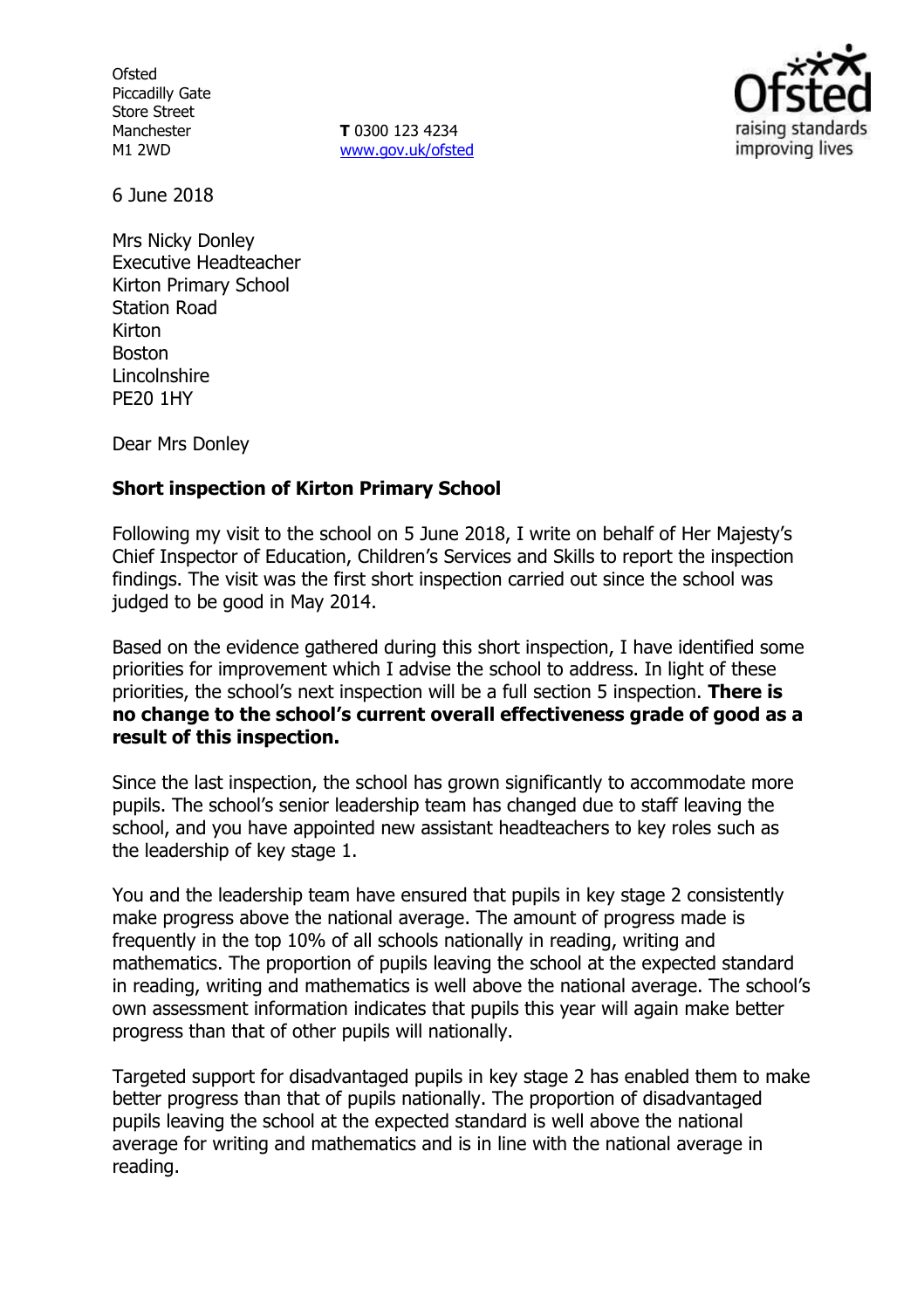

Your commitment to the development of pupils' understanding of personal finance across the school is a strength. Pupils earn 'kirts', the school's own currency. You encourage pupils to save these in the school bank, managed and run by pupils. Pupils spend 'kirts' in the school's shop. Pupils have a secure understanding of financial planning and understand how this will relate to their future.

While progress and attainment in key stage 2 are high, the progress and attainment of pupils in the early years and key stage 1 are low. Pupils in the early years and key stage 1 are not making as much progress as they are capable of, as teachers' expectations of what they should achieve are too low. Too many pupils are leaving the early years and key stage 1 with attainment below the expected standard.

During the inspection, I spoke with one governor. She was knowledgeable about the high progress and attainment of pupils in key stage 2. She spoke of how the governing body is supportive of the school's work to develop pupils' understanding of personal finance and the development of mathematics. The governor was aware that pupils' attainment in the early years and key stage 1 was below the national average. However, she did not have a secure understanding of the progress that pupils in the early years and key stage 1 are making.

Of the parents and carers who responded to Ofsted's online questionnaire, Parent View, or who spoke with inspectors, the majority were positive about the work of the school. They believe that their children make good progress and are safe when in school. Some parents of pupils who have special educational needs (SEN) and/or disabilities said that additional support provided for their children is not always sufficient to meet their child's needs. Some parents commented that communication between the school and parents is not as effective as it could be, and there are few opportunities for parents to be involved in school life. They feel that the school's leadership team is not visible and members are sometimes not available to talk with parents.

Pupils enjoy school and are appreciative of the work teachers do to make their learning enjoyable. They enjoy earning 'kirts' to save in the school's bank and then spend in the shop. Of the pupils I spoke with, some said that the work they do in class is too easy and they often get to the challenge task. Pupils behave well in school. Pupils I spoke with were polite and well mannered. They were happy to talk about their learning and share their work with me. Pupils know that there is always someone available for them to talk to if they have a problem.

## **Safeguarding is effective.**

Leaders have ensured that there is a comprehensive programme of staff training for safeguarding pupils in place. All staff and volunteers have up-to-date training, including specific training on the impact of domestic violence, female genital mutilation and the 'Prevent' duty.

The designated safeguarding lead has a secure overview of the needs of vulnerable pupils. Leaders are swift to seek further guidance from external providers when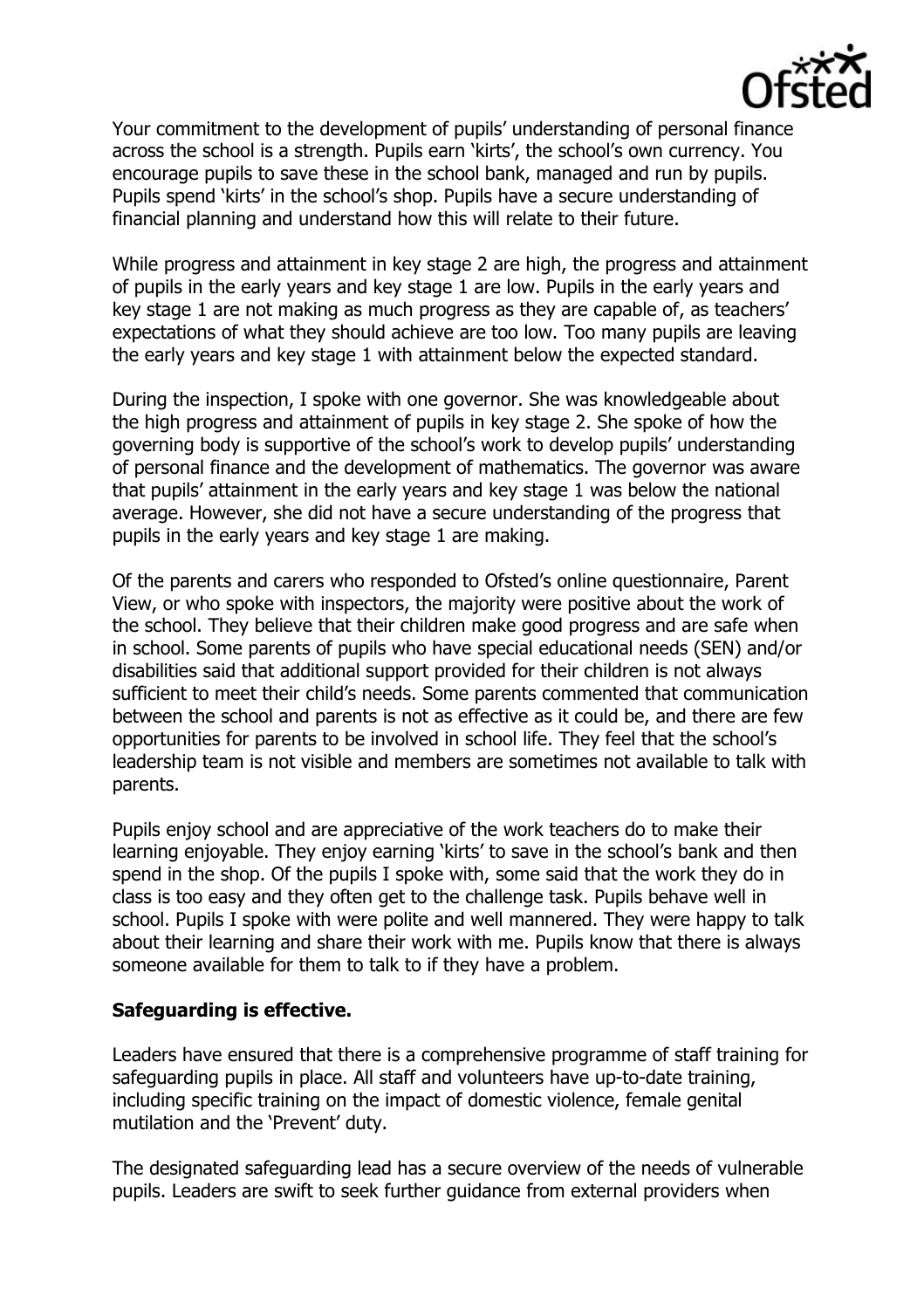

required. When pupils do not meet the local authority thresholds for support, the school provides support for the family when possible. The school's records for safeguarding are fit for purpose.

# **Inspection findings**

- $\blacksquare$  The proportion of pupils who have SEN and/or disabilities is above the national average. Pupils who have SEN and/or disabilities are supported in class when appropriate. This includes the use of additional resources, adult support and additional support through one-to-one or small-group teaching. Pupils who have SEN and/or disabilities do well in key stage 2 and make good progress. In the early years and key stage 1, pupils do not make as much progress as pupils further up the school.
- Leaders have recognised that pupils' attainment in key stage 1 is too low. Attainment in key stage 1 has been below the national average for the last two years. The school's own assessment information indicates that this will be so again this year. Leaders stated that Year 2 pupils in 2016 and 2017 did not make as much progress as expected because early years assessments for these pupils were inaccurate. Leaders have appointed an assistant headteacher to oversee changes to teaching and learning in key stage 1 in order to raise the attainment of pupils.
- Lessons observed in key stage 1 during the inspection and pupils' workbooks show that often pupils complete the same task. Teachers pre-teach some pupils before the lesson to ensure that they are able to complete the task. Pupils who are more able complete extension tasks. However, sometimes the tasks set are not challenging enough and many pupils complete the tasks quickly. Teachers' expectations of what pupils can achieve are sometimes not high enough. Pupils do not make as much progress as they should.
- Leaders have recognised that the proportion of children leaving the early years with a good level of development is well below the national average. Leaders have made changes to the teaching of English and mathematics to develop children's skills in reading, writing and mathematics.
- During the inspection, observations of the new approach to writing showed that children have made progress since its introduction. However, it has had little time to affect the proportion of children set to achieve the early learning goals for writing by the end of the year. The school's own assessment information shows that the proportion of children who are set to achieve a good level of development this year will again be below the national average, although higher than in 2017.
- The school's assessment of children entering Reception suggests that they are well below age-related expectations; many of these pupils have attended the school's Nursery. Inspectors observed pupils in Nursery demonstrating learning characteristics in line with age-related expectations and were well prepared to begin Reception.
- Leaders for English and mathematics do not have a comprehensive understanding of how their actions are raising standards in the early years and